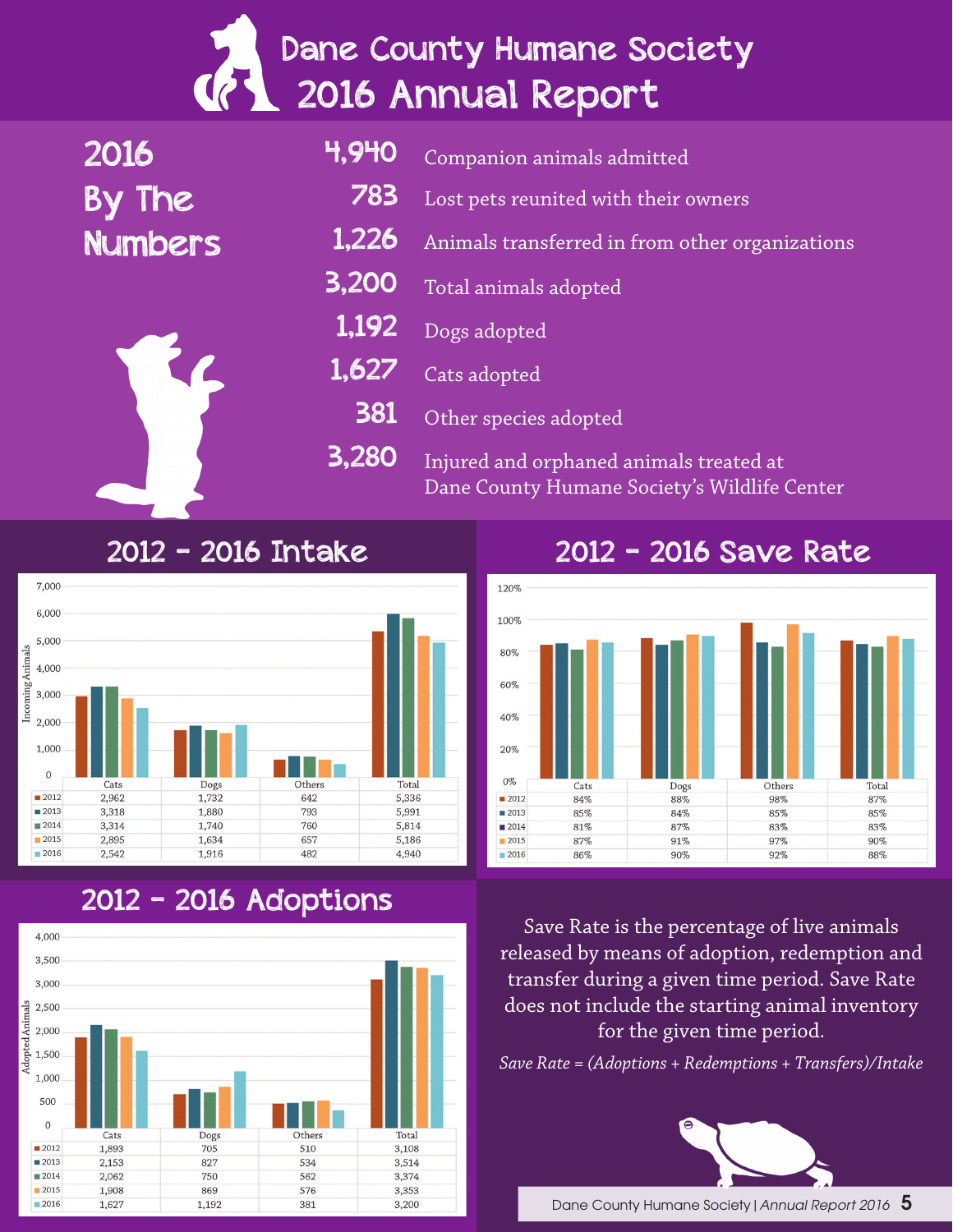

#### Dane County Humane Society's Wildlife Center

3,280 wild animals admitted

> Most Common Species:

680 Eastern Cottontail 345 Eastern Gray Squirrel 235 Mallard 217 Common Snapping Turtle 138 American Robin

### Animal Medical Services

performed

4,213 cat exams 1,946 dog exams 102 other exams

25<sup>4</sup> dental surgeries and 157<sub>non-spay</sub> or neuter surgeries performed

 $\overline{2,351}$  shelter animals spayed or neutered

1,353 cats 939 dogs

57 rabbits 1 pig 1 sheep

**292** cats and  $58$  dogs from the public were spayed or neutered

**61** cats graduated from the Felines in Treatment Center

> 39 of those cats were transferred in from outside agencies

Maddie's Felines in Treatment (F.I.T.) Center is DCHS's program to treat cats with dermatophyte (ringworm) which is a highly contagious infectious disease. Our F.I.T. Center makes us a national leader in the shelter community.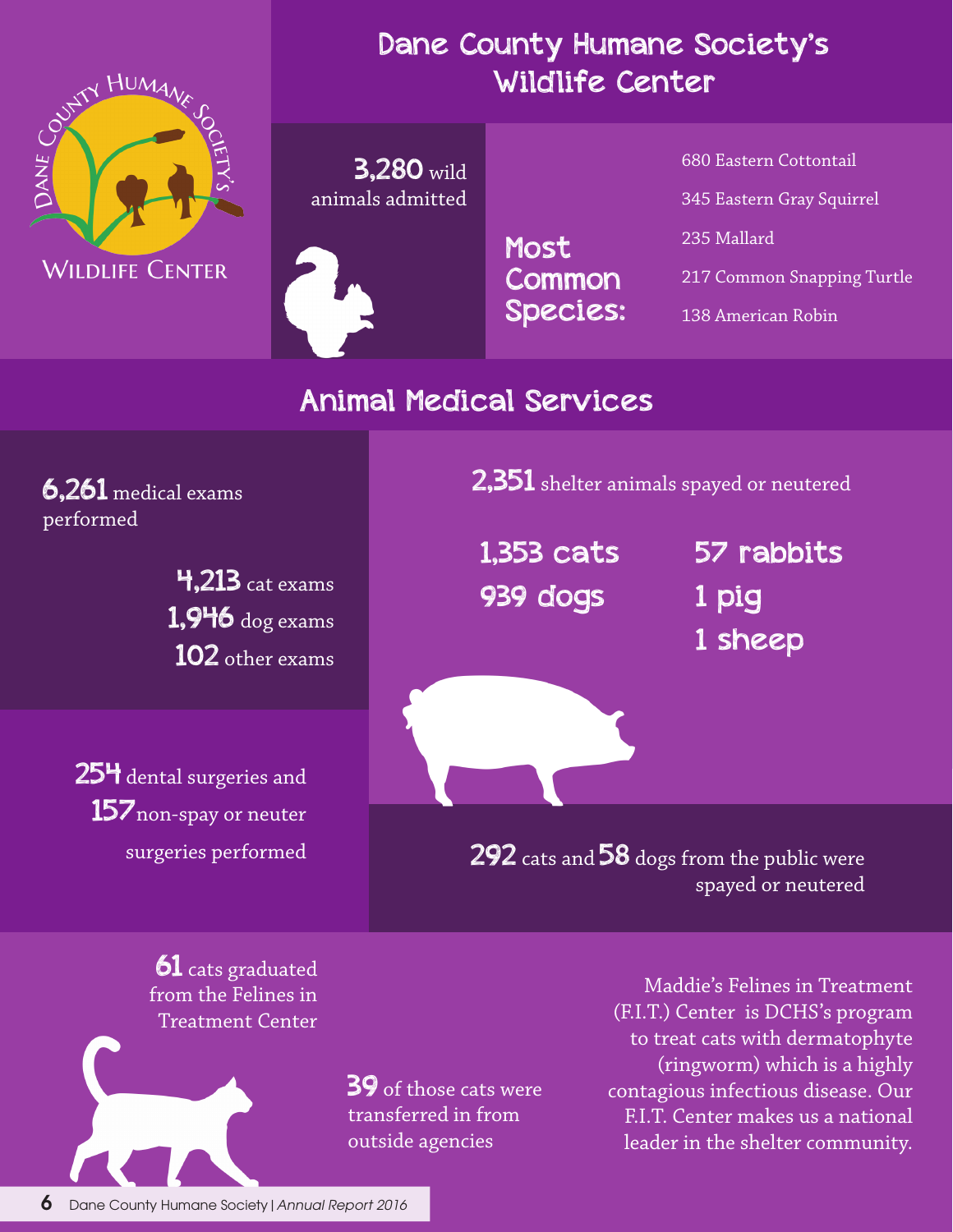#### Volunteer

1,359 total volunteers contributed 108,653 hours of work,

which is equivalent to

52 full-time staff members

During 2016, many dedicated volunteers reached major milestones for total hours served over their volunteer careers at DCHS.

- 20 volunteers have served 1,000+ hours
- 44 volunteers have served 500+ hours
- 128 volunteers have served 150<sup>+</sup> hours
- 156 volunteers have served 100+ hours

### Community Support

**Community** Dog Day

2<sup>4</sup>3 dogs served at 2 Community Dog Day events

193 rabies vaccines administered 207 distemper/parvo vaccines administered 134 dogs microchipped 82 dogs signed up for spay or neuter appointments

### Humane Education

249 humane education events reached 3,312 people

## Keeping Pets in their Homes

**37,133** pounds of pet food and cat litter donated to local food pantries

194,812 total pounds of pet food and cat litter have been donated to local food pantries since the program began in 2011

33 birthday parties reached 396 people

76 shelter tours reached 938 people

65 offsite presentations reached 1,155 people

25 Humane Heroes meetings attended by 51 youth club members



5 field trips to the shelter reached 191 children

16 Girl Scout workshops reached 160 children

19 day camps hosted 121 children

10 weeks of Camp Pawprint - Summer Break were held with 300 individual children attending, filling 325 spots